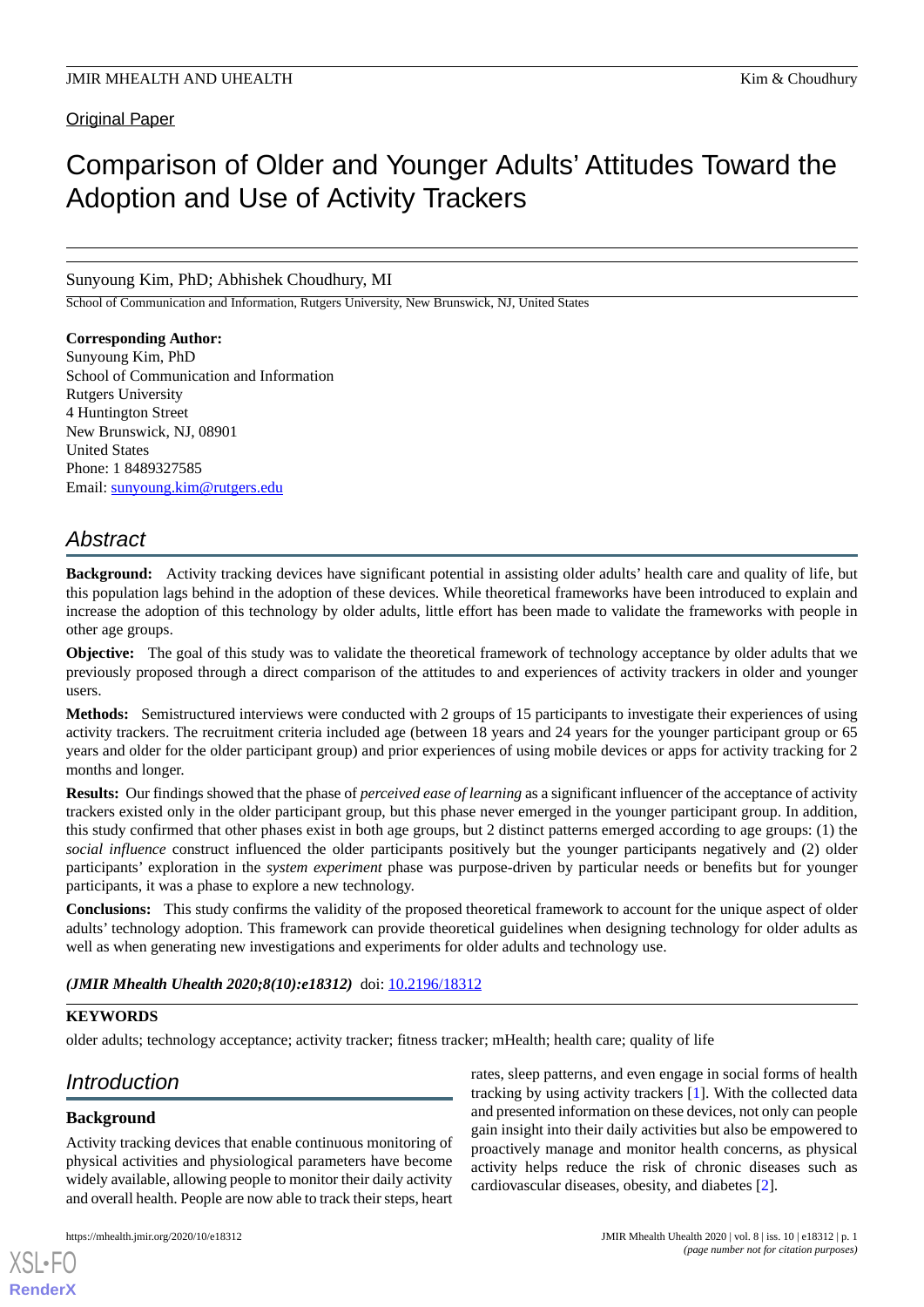The use of activity trackers by older adults is an area of particular research interest, since monitoring physical activity is a valuable parameter to define if persons are performing enough physical activities to prevent age-related chronic diseases or if they are manifesting early symptoms of those diseases [[3\]](#page-7-2). However, there remains a notable digital divide between young adults and older adults. While over half of the Americans reported using a wearable fitness tracker at least once a day, only a little over 20% of the older adults owned an activity tracker in the United States as of 2016 [\[4](#page-7-3)]. In fact, low adoption of technology by older adults is not specific to activity trackers but is common with regard to any personal computing devices. While the adoption rates of computers and the internet by older adults are steadily increasing (from 12% in 2000 to 67% in 2016), these rates are significantly lower when compared with 90% of the general adult population using web-based services regularly [[5\]](#page-7-4). Therefore, it is important to understand how older adults perceive and use new technology to meet their needs and to increase the adoption of new technology among older adults. To achieve this goal, studies have sought to understand how and why older adults maintain the use of new technology such as activity trackers and why they choose not to use or stop using this technology [\[6](#page-7-5),[7](#page-7-6)]. However, little comparative evidence exists with regard to the usage patterns and perspectives of older adults on new technology in a direct comparison with those of persons of other age groups.

Over the decades, technology acceptance models have been developed and refined to theoretically conceptualize the factors that influence the decision of whether to adopt new technology [[8-](#page-7-7)[13](#page-8-0)]. Within the context of technology adoption and the aging population, researchers have attempted to conceptualize older adults' technology acceptance [\[14](#page-8-1)[-16](#page-8-2)]. As part of this effort, we proposed a new framework to account for older adults' acceptance of mobile technology for health care in our previous work [[7\]](#page-7-6), wherein *perceived ease of learning* had a significant influence on older adults' technology acceptance behavior, which did not appear in the existing frameworks. This study aimed to validate this framework by directly comparing the attitudes to and experiences of activity trackers in older and younger users.

#### **Literature Review**

#### *Mobile Technology and Older Adults*

Mobile technology is increasingly focused on the development of apps and tools to support health care, healthy living, and quality of life [\[17](#page-8-3)]. Wearable devices and other mobile technology for health care allow users to continuously track and manage health data without having to see their health care provider, such as diabetes management [\[18](#page-8-4)] and weight loss [[19\]](#page-8-5). There is also a plethora of mobile apps for health care; as of 2019, there were over 45,000 apps for health care available for download from Apple app stores [\[20](#page-8-6)].

With regard to older adults and mobile technology, older adults are increasingly becoming savvy consumers smartphone-based health solutions and information. With the increased desirability for aging in place, numerous technologies have emerged with the aim of supporting aging-related health concerns, including Alzheimer and dementia care [\[21](#page-8-7)], palliative

care [\[22](#page-8-8)], monitoring fall risks [\[23](#page-8-9),[24\]](#page-8-10), and osteoarthritis [[25\]](#page-8-11). Moreover, research has shown that older adults hold positive views toward technology and have taken the steps for technology adoption [[26](#page-8-12)[,27](#page-8-13)]. For instance, Puri et al [[28\]](#page-8-14) showed that older adults were mostly accepting wearable activity trackers once they had a clear understanding of its value for their lives, and Preusse [\[29](#page-8-15)] showed that the adoption of activity trackers can be increased by addressing the barriers to acceptance. Despite the potential benefits and the increasing interests in mobile technology for health care, their adoption rates among older adults are still low [\[30](#page-8-16)]. Thus, researchers have extensively investigated how and why older adults decide to adopt and use mobile technology and why they choose not to use or stop using it. For instance, Lee and Coughlin [\[31](#page-8-17)] reviewed studies of older adults' technology acceptance and identified factors that are critical for older adults' acceptance of technology, including value, usability, affordability, accessibility, technical support, social support, emotions, independence, experience, and confidence. However, relatively little effort has been put to directly compare older adults' adoption of a new technology with those of the younger populations, with few exceptions [[32,](#page-8-18)[33\]](#page-8-19).

#### *Technology Acceptance Models for Older Adults*

Technology acceptance models have been developed and refined over last couple of decades to explain technology adoption practices of different user groups [\[34](#page-8-20)] in various contexts [\[35](#page-9-0)] since the advent of foundational models, that is, Technology Acceptance Model [[8\]](#page-7-7) and the Unified Theory of Acceptance and Use of Technology [\[13](#page-8-0)].

Extending these models, researchers have sought to conceptualize older adults' technology acceptance practice, though there are only few [[14,](#page-8-1)[36](#page-9-1),[37\]](#page-9-2). As part of this effort, we previously proposed a new theoretical framework to explain older adults' acceptance of mobile technology for health care as an extension of the predecessor theories by investigating the experiences and perspectives of 2 groups of older adults who were aged 60 years or older: technology adopters and nonadopters [[7\]](#page-7-6). This framework introduced the perceived effort of *learning* as a significant obstacle for older adults'technology acceptance, which has been noted in prior research but has never been incorporated into any prior models of technology acceptance. For instance, Heart and Kalderon [[38\]](#page-9-3) suggest that special attention needs to be paid to teaching and training senior citizens to use new technology, and Yusif et al [\[39](#page-9-4)] pointed out lack of training as an area of concern in older adults'technology adoption. In Klimova and Poulova's literature review [[15\]](#page-8-21), they found that the existing technology acceptance models are suitable as the foundational theoretical basis for empirical studies, but more attention should be paid to forms of training for older adults. While these empirically grounded works are critical, there is no theoretical model that includes learning as an important phase of older adults' technology acceptance.

The theoretical framework we proposed comprises 4 phases, that is, (1) *perception of use*, the phase in which a user forms the intention to use a system; (2) *perception of learning*, the phase in which a user forms the intention to learn a system; (3) *system experimentation and exploration*, the phase in which a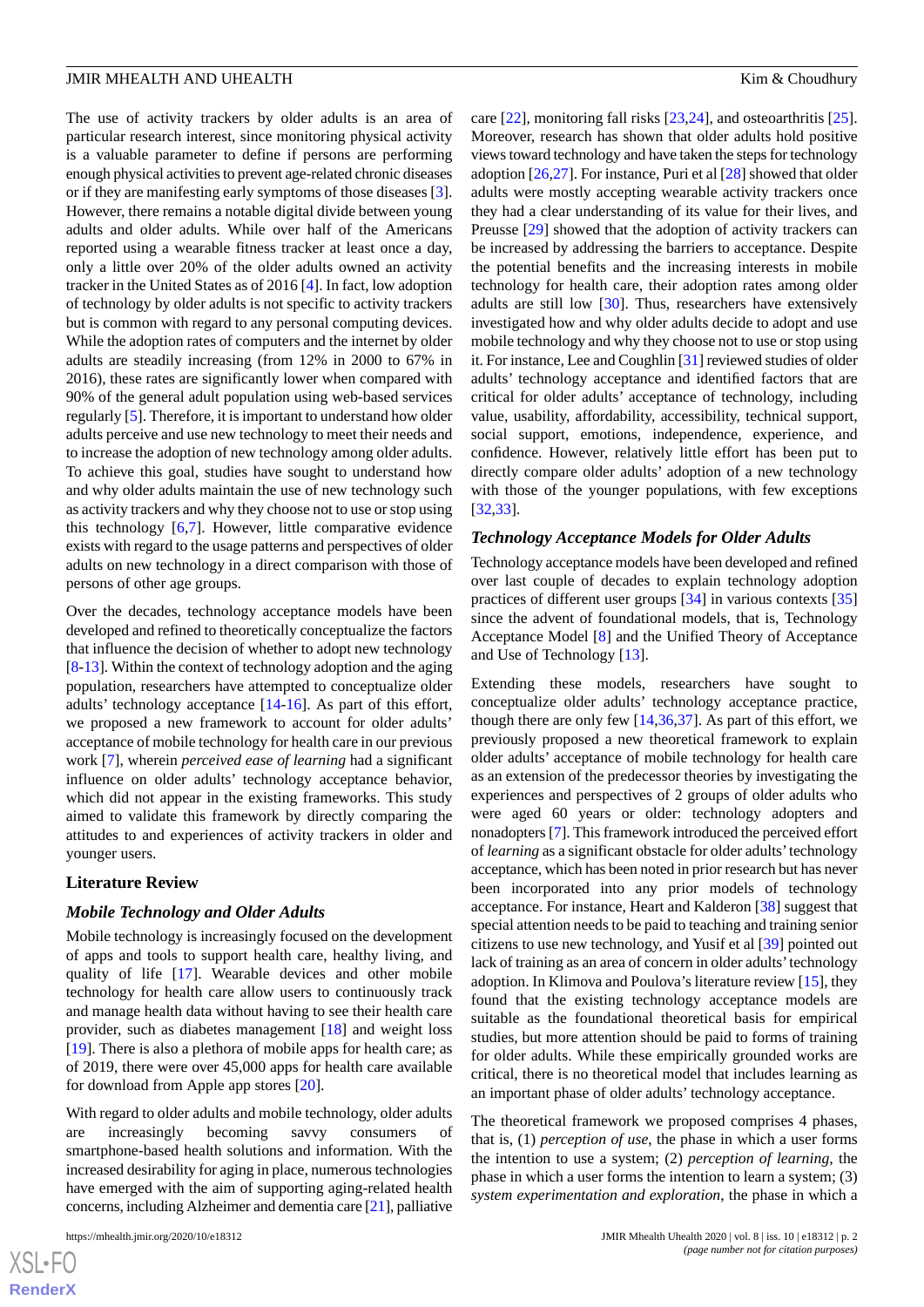user explores and experiments with a system, and (4) *decision making*, the phase in which a user decides whether to accept or reject a system ([Figure 1\)](#page-2-0). This framework suggests that availability of facilitating conditions, including *peer support, conversion readiness,* and *self-efficacy*, is critical for older adults to take the first step into the digital world of *learning a new technology*, thereby echoing prior work [\[36](#page-9-1),[40\]](#page-9-5). While Davis [[9\]](#page-7-8) previously highlighted learning as an important construct to account for technology acceptance, he regarded "ease of learning" as a substratum of the ease of use construct, while our framework proposed that perceptions about use and learning are not necessarily related. Our previous finding demonstrated a clear distinction between "perceived ease of learning" and

"perceived ease of use" among older participants; older adults tend to think that the device might be easy to use for young people but not necessarily for them. Thus, they tend to give up learning new technology regardless of it being perceived as useful [\[7](#page-7-6)]. The limitation of our proposed framework is that it has not been validated with the young population to assure its unique application in older adults. Further, there has been no research, to the best of our knowledge, that has evaluated the validity of any existing models with people in other age groups. Therefore, this study aims to validate our framework for older adults' acceptance of mobile technology by conducting a comparison study with people in different age groups.

<span id="page-2-0"></span>Figure 1. The proposed procedural model for older adults' acceptance of mobile technology for health care. The red-boxed section is a new phase with accompanying constructs that is proposed to be crucial for older adults.



## *Methods*

## **Data Collection**

This study employed semistructured interviews and short questionnaires with 2 groups of 15 participants. The recruitment criteria included age (between 18 years and 24 years for the younger participant group or 65 years and older for the older participant group) and prior experiences of using mobile devices or apps for activity tracking for 2 months and longer. Semistructured interviews explored topics related to their everyday experiences of using activity trackers, including how they acquired the device, experiences of learning and using, resources for support, and when applicable, reasons for attrition. A questionnaire was administered prior to the interviews to record demographic information and the type of device the participant was using or has used before. These questionnaires were used as prompts to supplement the interview questions.

The first group, that is, "younger participant group" consisted of 15 college students and the second group, that is, "older participant group" consisted of 15 older adults. The younger participant group consisted of 10 males and 5 females with a mean (SD) age of 20.1 (1.5) years (age range, 18-24 years). Their mean (SD) duration of use of the device was 19.3 (17.6) months (range, 2 months to 6 years). They were recruited through flyers posted at the university's student centers and the mailing lists. They were using a variety of activity tracking devices, including smartwatches, wristband-type activity trackers, and mobile apps for health care. The older participant group consisted of 4 males and 11 females aged 65 years or older with a mean (SD) age of 71.5 (6.3) years. Their mean (SD) duration of the use of the device was 38 (19.3) months (range, 2 months to 6 years). They were recruited through flyers posted at local libraries and senior centers. Device usage in this group, unlike that in the younger participant group, gravitated toward wristband-type activity trackers (eg, Fitbit) and mobile apps for health care (eg, the iPhone's Health app) and nobody used smartwatches (see [Table 1](#page-3-0) for demographic information on the participants). Each interview lasted approximately an hour and participants were compensated for their participation. All interactions were audio recorded and transcribed. The study was reviewed and approved by the institutional review board.

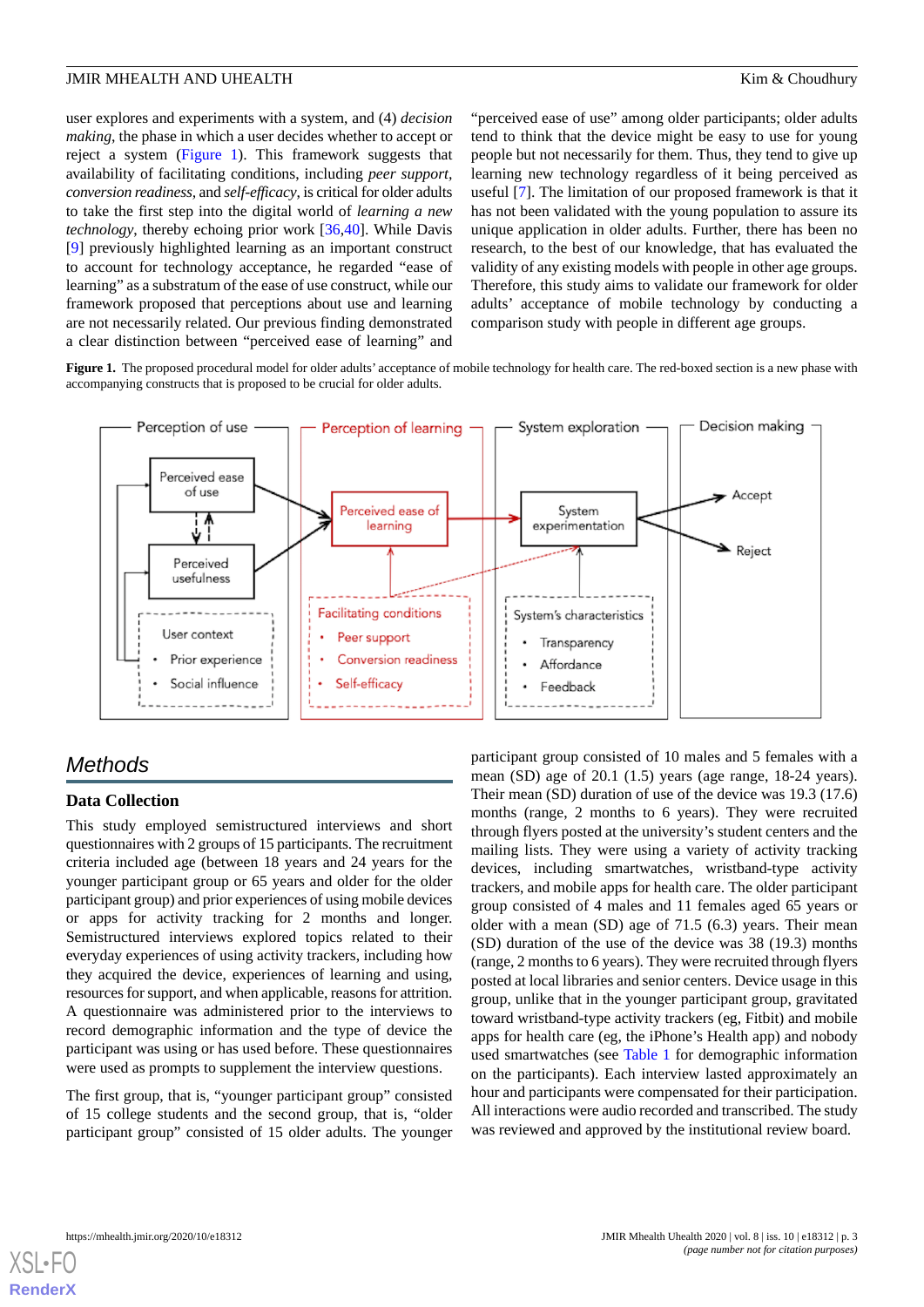<span id="page-3-0"></span>**Table 1.** Demographics of the participants and the devices they used.

| Younger (Y) participant group |                     |                |                                                   |                 | Older (O) participant group |              |                |                                                       |                 |
|-------------------------------|---------------------|----------------|---------------------------------------------------|-----------------|-----------------------------|--------------|----------------|-------------------------------------------------------|-----------------|
| ID                            | Gender <sup>a</sup> | Age<br>(years) | Type of device                                    | Duration of use | ID                          | Gender       | Age<br>(years) | Type of device                                        | Duration of use |
| Y <sub>1</sub>                | M                   | 20             | Fossil smartwatch                                 | 1 year          | O <sub>1</sub>              | $\mathbf F$  | 89             | Fitbit                                                | 3 years         |
| Y <sub>2</sub>                | F                   | 19             | Fitbit                                            | 2 years         | O <sub>2</sub>              | F            | 69             | Fitbit                                                | 4 years         |
| Y3                            | M                   | 21             | Frontier smartwatch                               | 2 years         | O <sub>3</sub>              | F            | 69             | iPhone Health app                                     | 4 years         |
| Y4                            | M                   | 19             | Fitbit                                            | 2 years         | <b>O4</b>                   | F            | 72             | Fitbit                                                | 5 years         |
| Y <sub>5</sub>                | $\mathbf{F}$        | 21             | Fitbit                                            | 7 months        | O <sub>5</sub>              | $\mathbf{F}$ | 69             | Fitbit                                                | 6 months        |
| Y6                            | M                   | 22             | Fitbit                                            | 1 year          | O <sub>6</sub>              | M            | 66             | Fitbit                                                | 2 years         |
| Y7                            | M                   | 19             | Apple watch                                       | 3 years         | O7                          | M            | 78             | Fitbit, iPhone<br>Health app                          | 3 years         |
| Y8                            | M                   | 24             | Garmin smartwatch                                 | 2 months        | O <sub>8</sub>              | F            | 80             | Fitbit                                                | 1 year          |
| Y9                            | F                   | 20             | Fitbit                                            | 18 months       | O <sub>9</sub>              | F            | 71             | iPhone Health app                                     | 3 years         |
| Y10                           | $\mathbf F$         | 21             | Fitbit                                            | 2 years         | O10                         | $\mathbf{F}$ | 70             | Fitbit, H-Band                                        | 5 years         |
| Y11                           | M                   | 18             | Fitbit                                            | 3 months        | O11                         | $\mathbf{F}$ | 72             | Fitbit                                                | 6 years         |
| Y12                           | M                   | 20             | Fitbit, MyKronoz                                  | 1 year          | O12                         | M            | 67             | iPhone Health app                                     | 5 years         |
| Y13                           | M                   | 20             | Fitbit, iPhone Health<br>app                      | 2 years         | O13                         | M            | 69             | iPhone Health app                                     | 2 months        |
| Y14                           | M                   | 19             | Apple watch                                       | 18 months       | O14                         | $\mathbf{F}$ | 65             | Fitbit                                                | 1 year          |
| Y15                           | $\mathbf{F}$        | 19             | iPhone Health app,<br>Apple watch, Lose it<br>app | 6 years         | O15                         | $\mathbf{F}$ | 67             | Fitbit, Weight<br>Watchers app, My<br>Fitness Pal app | 3 years         |

 ${}^{a}$ Gender: male (M), female (F).

#### **Data Analysis**

The interview data were analyzed using inductive and deductive approaches informed by grounded theory and other thematic analysis methods [\[41](#page-9-6),[42\]](#page-9-7). The themes and categories were identified deductively based on our proposed framework. Because the aspects and perspectives relating to *perceived learning* emerged as unique components that were critical to older adults' technology acceptance but are not presented in existing models, these were the focus of the validation. Then, the interview transcripts were open-coded and analyzed both inductively to identify new themes that emerged from the data and deductively to validate the themes related to *learning*. Both authors read and discussed the interview transcripts and developed codes to describe important concepts that emerged directly from the data. We coded independently with frequent discussions to reach consensus. We then analyzed the data to verify the themes and to ensure we had reached data saturation until no new themes or concepts emerged.

## *Results*

#### **Definitions**

[XSL](http://www.w3.org/Style/XSL)•FO **[RenderX](http://www.renderx.com/)**

We described our findings of the attitudes to and experiences of activity trackers in different participant groups by the first 3 phases of our framework, that is, *perception of use*, *perception of learning*, and *system experimentation.* The term *learning* used in this section refers to the acquisition of knowledge or skills by being taught from external resources and *tinkering*

refers to a self-guided, hands-on, trial-and-error–based process to acquire knowledge or skills.

#### **Perception of Use**

The first phase toward technology adoption in our framework is to formulate the perception about its use, which is influenced by its *perceived usefulness* and *perceived ease of use*. There were significant evidences to support the existence of these constructs from both participant groups.

#### *Perceived Usefulness*

Both participant groups acknowledged the perceived usefulness of activity trackers. All participants agreed on the potential utility of activity trackers to manage and improve health concerns (In the excerpts, "Participant O#" refers to the #th interviewee in the older participant group and "Participant Y#" refers to #th interviewee in the younger participant group).

*…I think it's a good thing because it helps you to understand how healthy you are and what you're doing with yourself during the day to keep yourself healthy as you get older.* [Participant O12]

*…In general, I think Fitbit is very useful...It really is a great device for tracking for people getting into shape and steps and anyone who is calorie counting.* [Participant Y2]

While the perceived "general" usefulness of activity trackers was unanimous across the groups, its perceived "personal" usefulness reflecting on one's own potential benefits was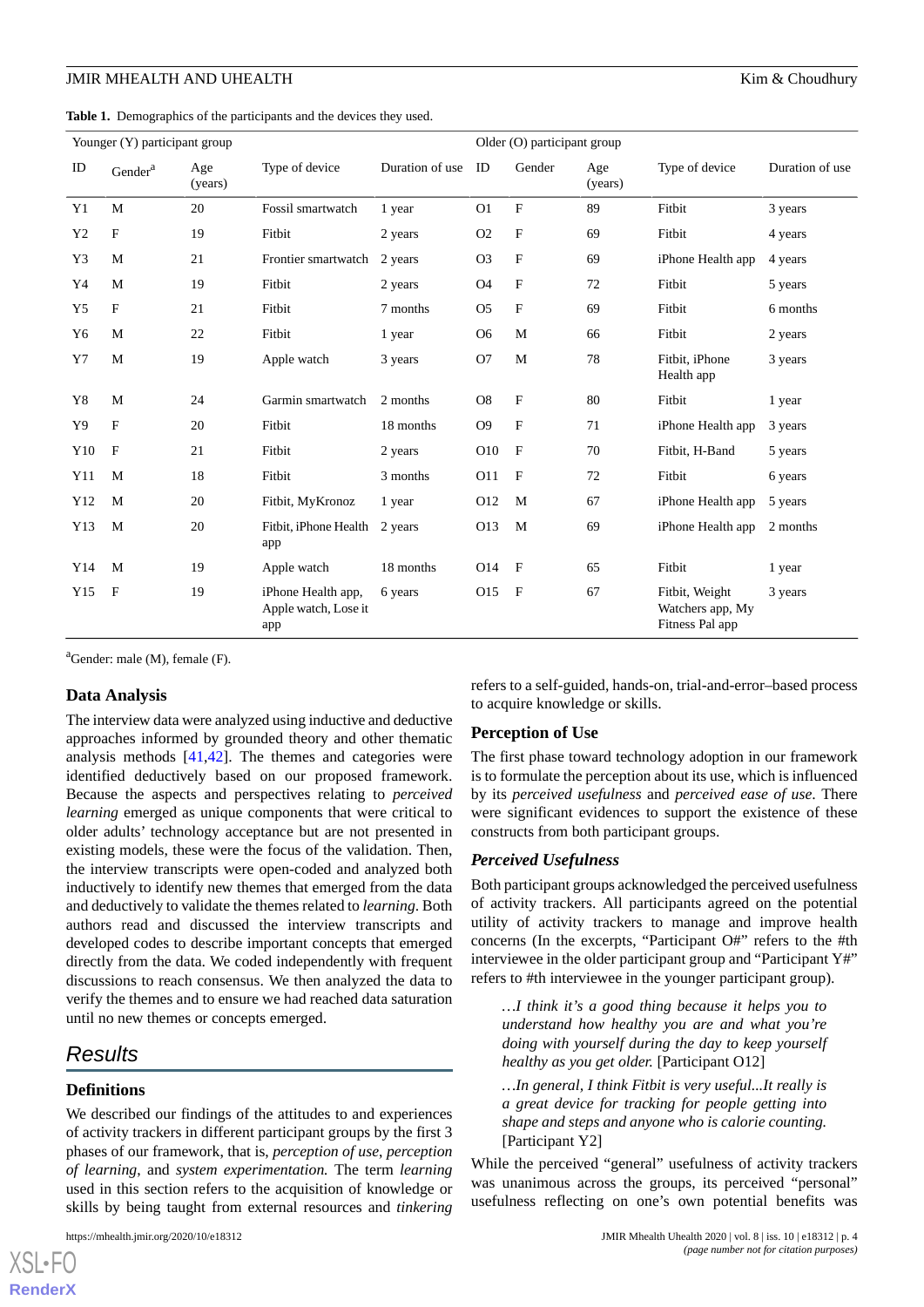divergent. Older participants described the perceived usefulness as a potential personal benefit to fulfill their own needs and deed, whereas younger participants perceived the devices to be useful for people other than themselves. This is not surprising since people generally become more vigilant about health concerns as they age, and young populations tend not to attend health care unless they have particular health problems. Prior work has shown that young adults have significantly lower rates of health care system utilization compared to older adults [[43\]](#page-9-8).

*…I was excited because I could see that it was going to measure how many steps I was walking, how many times I was going up and down my steps, because I have about 14 steps in my house. So it was going to measure how many times I'm going up and down. I thought that was fascinating. You don't realize how many times you go up and down a step and how many steps you take every day when you walk… But this makes me conscious of all of that.* [Participant O8]

*…I don't need all the fancy stuff about my health data, like how much I sleep, my nutrition, my laboratory results, and my reproductive health. Also, I definitely don't need to have my health records on my phone… That's not something I would want to do.* [Participant Y6]

While both *prior experience and social influence* emerged as significant constructs that influence the perceived usefulness in both groups, *social influence* was found to influence the perceived usefulness in different ways in different groups. For older participants, *social influence* positively impacted their perceived usefulness, as peers and other people in their close social network helped them discover and understand the potential utility of activity trackers. However, for some younger participants, *social influence* played a negative role, as an activity tracker was stereotyped as a tool for those with health concerns or weight management issues and thus using it was perceived to break a social norm of being healthy and active adolescents.

*…My grandson gave it to me as a gift and I've had it about 2 or 3 years. He explained to me how it was working because he had one already and he thought that it would be a good idea for his old grandmother and his aunts to have one, so we all have one.* [Participant O1]

*…You don't want to be seen with a Fitbit in high school. It would make you look 30. A suburban soccer mom trying to get into shape, I assume, would love the Fitbit. Kids don't want to do stuff like that. I didn't really see anyone else with a Fitbit because people are going to be like oh, why is he tracking his steps? Is he like a soccer mom who just got it to get active?* [Participant Y14]

## *Perceived Ease of Use*

The theme of *perceived ease of use* emerged as a significant factor to distinguish the adoption of activity trackers, though directions and perspectives were different in each group. All younger participants said that they would never expect any

difficulty in interacting with new devices, while many older participants expressed a general fear of interacting with new technology, which is not an exception for the case of activity trackers.

*…I know with computers you can lose everything. I mean if I lose something, I have no idea how to find it. Or, if I change a setting and I can't find or go to where I want it to go anymore so that's why it is intimidating for me.* [Participant O9]

*…The general idea of it (Fitbit) and the main features that I would be working with all of them are very easy to understand. It's very intuitive. And, it was pretty well organized. There wasn't much I had to work on to use it.* [Participant Y3]

#### **Perception of Learning**

Our findings confirmed that the *perceived ease of learning* phase exists only among older participants as a primary negative influencer in their adoption of activity trackers. It was evident that learning was perceived as a significant challenge for older participants. Older participants were hesitant to learn about using a new technology because they perceived that a new technology might be too difficult for them to learn, and some participants even thought that they are not capable of learning at all. Consequently, they refused to learn a new technology, regardless of its perceived usefulness. While a prior work by Renaud and Biljan [[14\]](#page-8-1) proposed *ease of learning* as an important construct in their model of seniors' technology acceptance, our finding is different in that their notion of ease of learning occurs as part of the actual system use phase, whereas ours is *"perceived"* ease of learning that is formulated prior to the actual system experimentation and exploration. Meanwhile, there was no comment related to learning throughout the entire transcripts of the younger participants.

*…At this age, to learn everything is not possible. I do emailing and certain things by myself, but I don't want to learn everything because I may not be able to remember all that. But, certain things, if it is required for my Fitbit, I try to learn that. I will have to catch up with my grandson.* [Participant O8]

*…I know technology is useful, but I don't make an effort to learn it. If you go to the phone company, they'll help you… I'm afraid to touch buttons because I might throw the whole thing out of whack. I just feel like I can't do it.* [Participant O11]

Our framework has 3 constructs that were proposed to influence older adults' *perception of learning* (and using) a new technology, that is, *peer support*, *conversion readiness*, and *self-efficacy*. The findings from this study confirmed that all 3 constructs have a significant influence on older participants' perception of learning how to use activity trackers but none of these emerged in the data of the younger participant group. The first construct, *peer support,* refers to support from people in a close social network. Our findings confirmed that older participants rely primarily on *peer support* when interacting with activity trackers for the first time.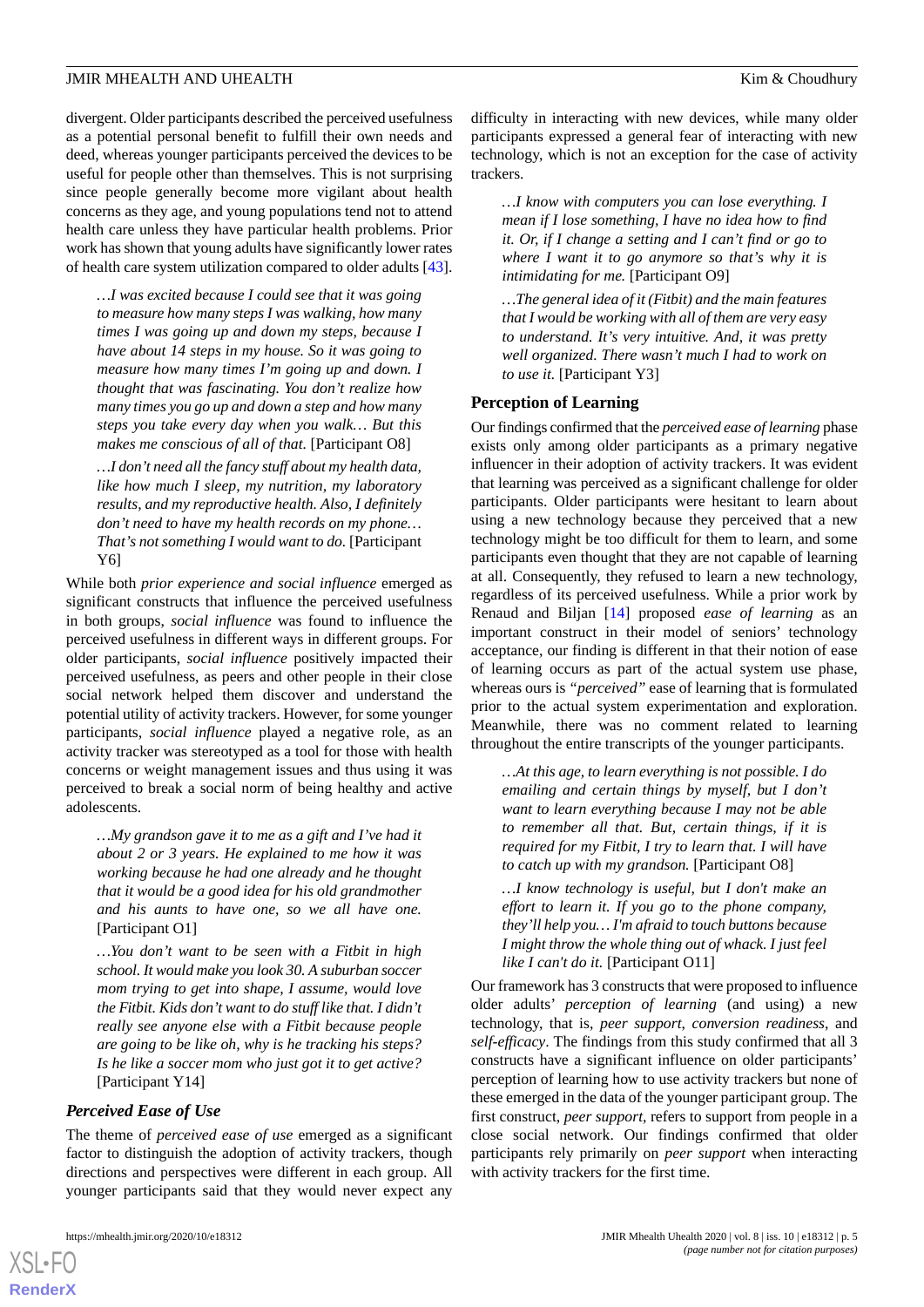*…My husband shows some functions (of Fitbit) to me. Then, I understand, I operate, and I work with that. After a few hours or few days, however, I forget that, and I will again ask him if he shows me again. It was not that easy to be familiar with that.* [Participant O2]

*…I had to take help of my grandson to figure out how to set this up. Because this Fitbit is installed by my grandson and he knows when he goes to fix. I don't know.* [Participant O6]

However, receiving support from other people was not something that older participants were always in favor of. In fact, they wanted to avoid seeking help from other people, if possible, which echoes the findings of prior work [[7\]](#page-7-6). Researchers have found several reasons for older adults to be hesitant in receiving support from other people; older people are unwilling to reveal their lack of knowledge [\[44](#page-9-9)], a generational attitude of self-sufficiency exists, and the older adults prefer keeping their problems to themselves [\[45](#page-9-10)], or they do not want to bother people or interrupt people at what they consider to be crucial times [[46\]](#page-9-11). While our findings did not demonstrate all these reasons, at least it was obvious that older participants tried to minimize seeking help from other people as much as possible, but most of the times, support from others was inevitable for them at least in the first few interactions with an activity tracker.

*…Unfortunately, as much as I hate to admit, I will ask my friend for help. I really don't like asking him because I want to know how to do it on my own. But if I'm really stuck, then I'll ask him and then I can continue.* [Participant O5]

*…I don't like to bother my son too often because he's very busy at work. So, when we see him maybe on Sunday morning at brunch where we get together for breakfast or something, I'll ask him.* [Participant O7]

The second construct, *conversion readiness,* refers to the degree to which a person is ready to accept a new thing. Prior work demonstrated that older adults are resistant to changing their current practices regardless of how useful a new technology is because they are set to their own ways of doing things without the use of technology [\[7](#page-7-6)]. Our findings confirmed that this construct exists among older participants, negatively influencing the intention to learn and adopt a new technology. Since they were satisfied with the current way of doing things, they did not even attempt to find out about the capabilities or benefits of new technologies, all of which did not appear among younger participants.

*…I think the people and my friends at this age are more satisfied with what they have. I think, on average, the youngsters are enthusiastic with having more and more and more. That is the difference between those youngsters and we the people in the age ranges of 60 and 65 years. We are happy with what we have and what is needed, that's it.* [Participant O11]

The third construct, *self-efficacy,* refers to the degree to which a person believes to be capable of accomplishing a task. Our findings confirmed prior work that older participants lack

[XSL](http://www.w3.org/Style/XSL)•FO **[RenderX](http://www.renderx.com/)**

*self-efficacy* in a new technology, which negatively influences their intention to learn how to use a new technology [\[29](#page-8-15)]. When a technology did not operate properly, older participants blamed themselves for the problem, which resulted in feeling "scared" or "afraid" of using a new technology. Again, these tendencies never emerged in the data of the younger participant group.

*…I'm afraid to set it up myself because then I might mess up something else. I'm afraid if I enter something and everything gets messed up. So, I would not try it on my own. That's why it's always good to watch my son set some of the stuff up for me.* [Participant O15]

While *perceived ease of learning* was found to be a significant challenge for older participants' adoption of a new technology, they quickly became its active users once they successfully overcame this barrier. Several older participants who experienced difficulty in using activity trackers in their first acquisition reported that they now "feel comfortable" with using activity trackers because they "know what to do now."

*…At first, it was difficult to navigate through it because there is like, you press this, you get this menu and then you get this menu and then you get if you wanted to enter information, then you have to do all these things. But now I learned all and feel comfortable with using it.* [Participant O4]

*…At first, I was paranoid, scared, whatever but after doing it and asking questions a couple of times, maybe 3 or 4 times, and it's the same thing over and over. But now, I don't have to keep bothering anybody what to do anymore. I know what to do now.* [Participant O9]

#### **System Experimentation**

The *system experimentation* phase was confirmed to exist in both groups, though its pattern was different. Younger participants expressed a strong propensity to explore or tinker with a new technology rather than learning it when they first interacted with it as part of their efforts to figure out the features and functionalities of a device. A few younger participants searched information on the internet about how to use the device, but most of them jumped right into exploring and experimenting the features in their first interaction with it. Such explorations led to serendipitous discoveries of new functions and how to operate the features. Exploration and tinkering played as a key theme in which younger participants deepen their knowledge of the device. Numerous comments were received that demonstrated younger participants' practices of tinkering with or exploring a device when they first acquired it throughout the entire transcript.

*….I didn't read the manual. I just synced it (Fitbit) up with my phone and started using it. When I was looking for something, I could figure out myself or looked it up online.* [Participant Y2]

*…I just messed around with it. I started play around with the features and see what other stuff it did by just pressing the buttons on the app, like the different*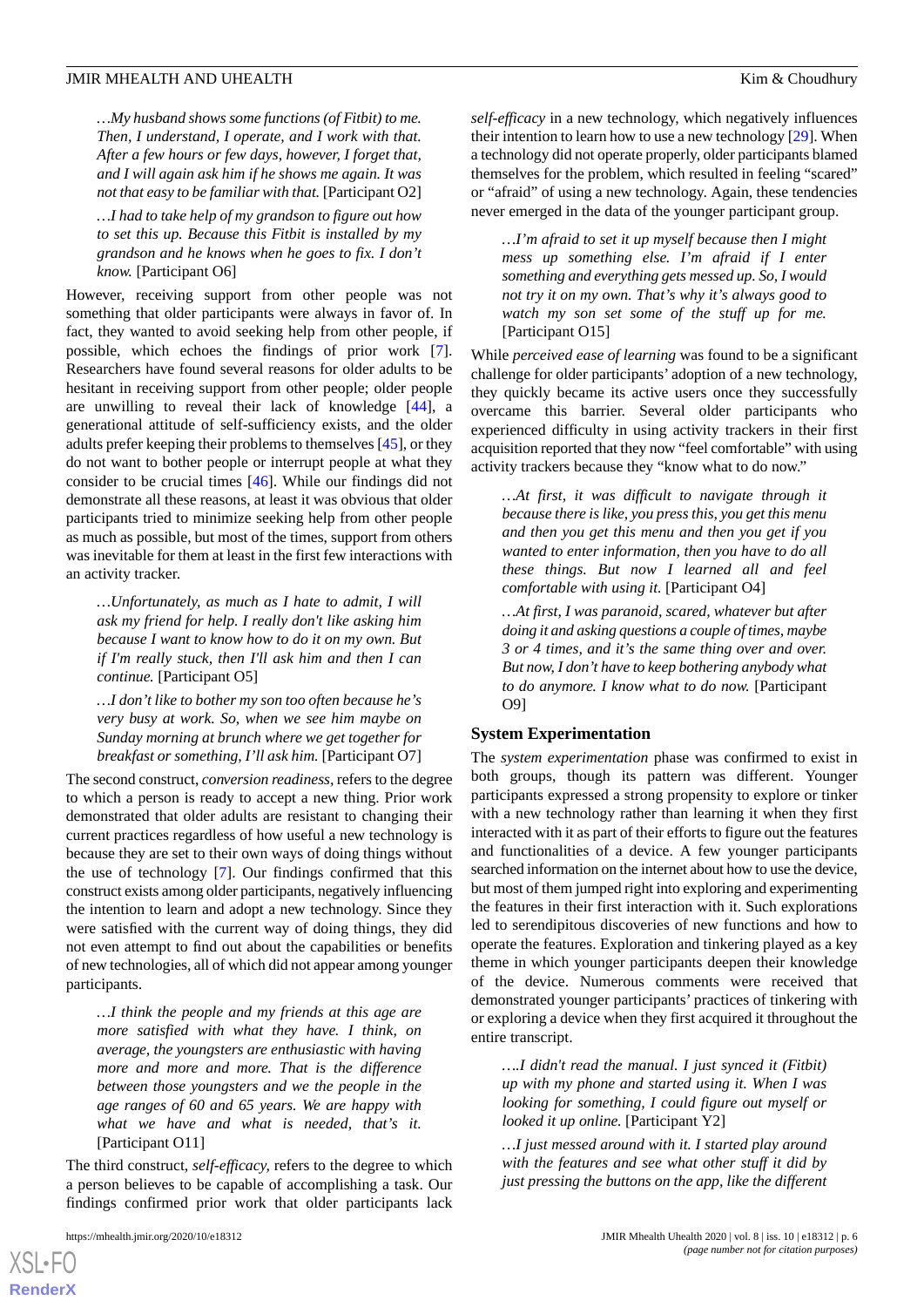*icons, to see what I can do. Like I found out about that alarm menu in there.* [Participant Y6]

*…I was toying around with all the features and such. I just press around the different icons to see what I can do. Like I found out about that alarm menu and there were a bunch of other options...I fiddled around with it for about 15 minutes, but I wouldn't say there are any difficulties or complications with the device. So that's what I did the first couple times I used the Fitbit.* [Participant Y8]

Older participants also commented on their practices of exploring a new technology as part of an attempt to find new technologies. However, their exploration patterns were distinct from those of the younger participants in that the older participants' exploration was purpose-driven by particular needs or identified benefits, while younger participants' exploration was more of serendipitous and random experimentation.

*…There's a lot of functions on it that I don't even understand. At my age, I don't explore that much but whatever I want to do, I try to investigate and find out like as I said the email, the—the phone, the texting, and the health part of it—that's mainly what I use all the time. And that's the benefit from having it, why I really wanted to have another one when the first one broke.* [Participant O12]

## *Discussion*

#### **Principal Findings**

Our findings validated significant differences in the process through which people in different age groups accept or reject a new technology, using an activity tracking device as an exemplar. The phase of *perception of learning* existed among older participants as a significant influencer of their technology adoption but did not exist in younger participants. While older participants exhibited needs for some form of support for learning after acknowledging the *perception of use* but before *system exploration*, younger participants started to explore and tinker with activity trackers in their first acquisition of an activity tracker. This tendency can be explained by the fact that today's generations of older adults have not grown up using the contemporary personal technologies since their childhood; therefore, they are not familiar with the technologies [\[7](#page-7-6)]. Thus, there might be a natural confounding factor associated with age and experience, since "today's older adults are exposed to these technologies at a different point in their lives than today's young adults" [[47\]](#page-9-12). Our findings suggest that this natural confounder results in the emergence of *perception of learning* a new technology as a unique phase to facilitate older adults' technology acceptance. The learning point of view is important because there will always be new technologies and new generations of older adults who have to learn how to use these. Therefore, in the development of new technologies, the learning perspective should be considered crucial to avoid exclusion of users of older groups.

Even though the phase of *perception of learning* was a significant challenge for older participants, it was not difficult to overcome. During the learning phase, older participants

exhibited a strong reliance on *peer support* to either learn or get away from learning how to use an activity tracker, most of which successfully turned their final decision making into acceptance. This implies that it is crucial to provide older adults with easy access to facilitating conditions to lessen their tension and concern about learning a new technology [\[48](#page-9-13)]. While our data included only family members and friends as a resource of *peer support*, prior research has demonstrated a wide variety of resources within neighborhood groups and community groups that older adults can use to overcome learning-related difficulties, such as senior centers, local libraries, and local retail stores [[49\]](#page-9-14). Offering classes lectured by older adult peers or peer-collaborative workshops through local community centers would be a way to lower older adults' perceived effort of learning as well as helping them reduce the burden of asking for help to other people. Fostering older adults' participation in such events will help technically isolated older adults find potential peer support for technology adoption.

Lastly, this study showed that all phases of technology adoption except *learning* exist in both age groups, but the patterns of how some phases and constructs influence technology adoption were different in different age groups. First, our findings demonstrated that the *social influence* construct had a significant influence on technology adoption but varied in different age groups; social influence positively influenced older users' technology, but it negatively influenced younger participants because an activity tracking device was negatively positioned for its use among some young generations. Second, the *system experiment* phase existed in both age groups, but the purpose was different; older user's exploration was driven by particular needs or benefits after learning it, whereas younger users explored a new technology to tour available features and functionalities and to figure out how to use it as a first step into its use. This illustrates that more in-depth investigation and discussion of how a theoretical framework of technology adoption applies to different age groups, since the same factors can have a different (or even opposite) influence on technology adoption in different age groups.

### **Limitations**

The analyses presented in this paper are of a qualitative and explorative nature, providing in-depth insights into the issues older adults experience when using and learning to use activity trackers, in comparison to those experienced by college-age users. Small-scale qualitative studies have the advantage that they provide a rich picture of the ideas and experiences of the participants, but they are not able to provide a complete and representative picture of all the issues that are involved. Therefore, our results must be evaluated within the context of several study limitations. First, our sample size of patients was small (n=15 per group), and thus our participant pool may not be representative of a general population. In particular, all the younger participants were college students; therefore, they may not be representative of the entire young population. However, it is common in the sociology literature to regard college students as a representative of young adults when investigating age-related technology use practices since they are the major users of information and communication technologies [\[50](#page-9-15),[51\]](#page-9-16). In addition, other factors that might have influenced the results

```
XS-FO
RenderX
```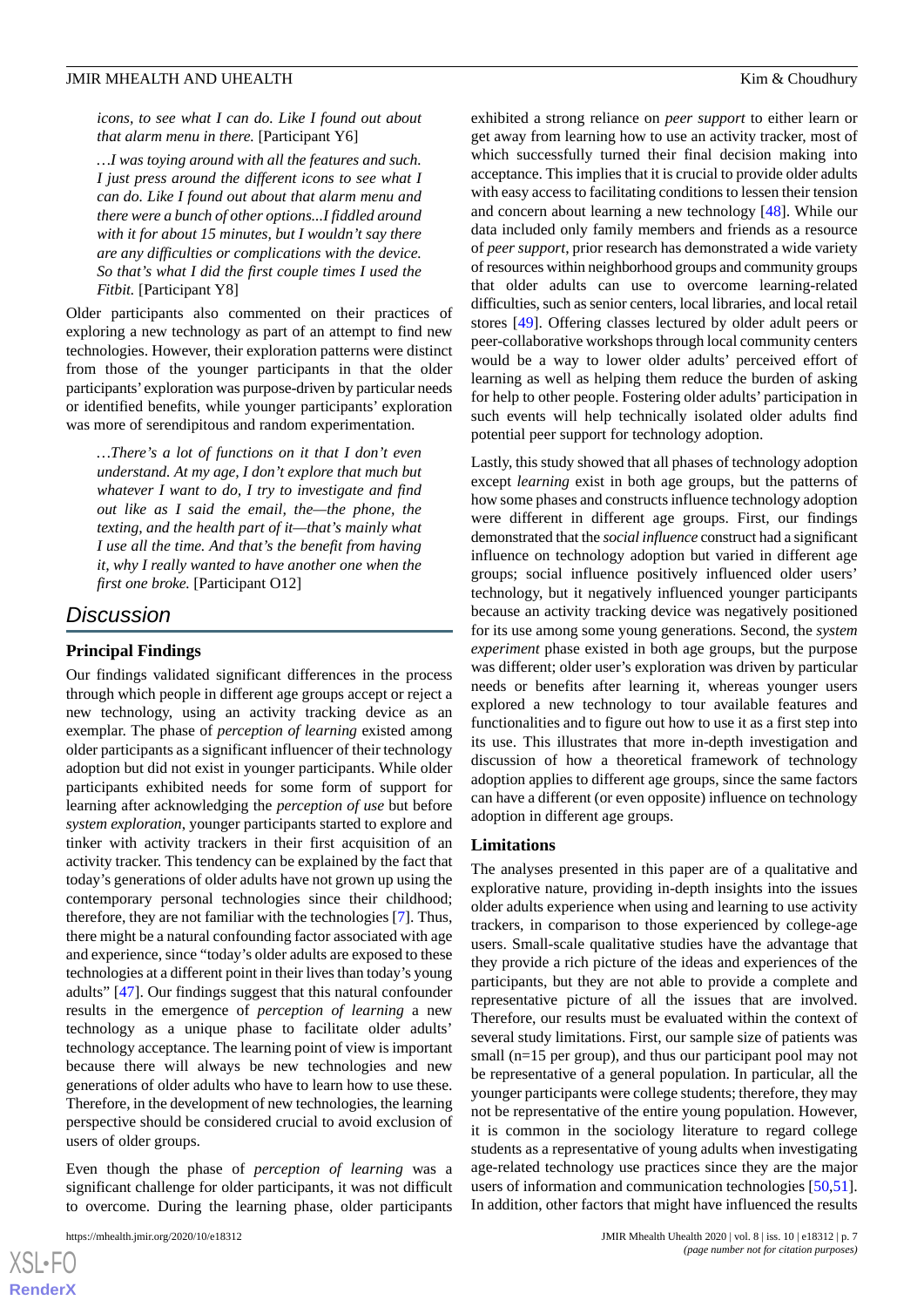were not investigated, such as gender difference [\[52](#page-9-17)], difference by levels of technology expertise [\[53](#page-9-18)], or difference by the duration of device use [[54\]](#page-9-19). In particular, further research would be helpful to explore the perspectives by usage durations since our participants had varying durations of activity tracker use; our data relied on participants' memory, and memory could change over time. Lastly, all participants were recruited from an eastern metropolitan area of the United States. Therefore, our results may not generalize to the larger population of participants.

### **Conclusion**

In an aging society, technological advances can have a positive impact on promoting the quality of later life. An activity tracking device is a type of electronic wearable device that holds significant potential in assisting older adults' health care by allowing to monitor and track health-related metrics. However, this population still shows slow rates of its adoption. While theoretical frameworks have been introduced to explain and promote the adoption of technology for older adults, little effort has been made to validate the frameworks with people in other age groups. Thus, we previously proposed a theoretical framework that sought to explicate technology acceptance for

older adults [\[7](#page-7-6)], and this study aimed to validate this framework by directly comparing the attitudes to and experiences of activity trackers in older and younger users.

Our findings confirmed that the phase of *perceived ease of learning* as a significant influencer on the acceptance of activity trackers existed only among older users, but it never emerged among younger users. In addition, this study confirmed that other phases exist in both age groups, but 2 distinct patterns emerged by age groups: (1) the *social influence* construct influenced older participants positively but the younger participants negatively, and (2) older participants' exploration in the *system experiment* phase was purpose-driven by particular needs or benefits, but for younger participants, it was a phase to explore a new technology's features and functionalities. Based on these findings, we confirmed the validity of our proposed theoretical framework to account for the unique aspect of older adults' technology adoption. This framework can provide theoretical guidelines when designing a technology for older adults as well as when generating new ideas for investigations and experiments about older adults and technology use. We are hopeful that our findings will be useful toward expanding the knowledge and practices for leveraging emerging personal technologies to support the aging society.

## **Authors' Contributions**

SK designed the study, performed data analysis and interpretation, and wrote the manuscript. AC undertook the data collection. All authors reviewed the final manuscript.

## <span id="page-7-0"></span>**Conflicts of Interest**

None declared.

#### <span id="page-7-1"></span>**References**

- <span id="page-7-2"></span>1. Tedesco S, Barton J, O'Flynn B. A Review of Activity Trackers for Senior Citizens: Research Perspectives, Commercial Landscape and the Role of the Insurance Industry. Sensors (Basel) 2017 Jun 03;17(6). [doi: [10.3390/s17061277\]](http://dx.doi.org/10.3390/s17061277) [Medline: [28587188](http://www.ncbi.nlm.nih.gov/entrez/query.fcgi?cmd=Retrieve&db=PubMed&list_uids=28587188&dopt=Abstract)]
- <span id="page-7-3"></span>2. Steinert A, Haesner M, Steinhagen-Thiessen E. Activity-tracking devices for older adults: comparison and preferences. Univ Access Inf Soc 2017 Apr 8;17(2):411-419. [doi: [10.1007/s10209-017-0539-7\]](http://dx.doi.org/10.1007/s10209-017-0539-7)
- <span id="page-7-4"></span>3. Walsh M, Barton J, O'Flynn B, O'Mathuna C, Hickey A, Kellett J. On the relationship between cummulative movement, clinical scores and clinical outcomes. SENSORS, IEEE 2012:1-4. [doi: [10.1109/ICSENS.2012.6411587\]](http://dx.doi.org/10.1109/ICSENS.2012.6411587)
- <span id="page-7-5"></span>4. Elflein J. Percentage of the global population that used a mobile app or fitness tracking device to track their health as of 2016, by age. statista. 2019. URL:<https://www.statista.com/statistics/742448/global-fitness-tracking-and-technology-by-age/> [accessed 2019-12-05]
- <span id="page-7-6"></span>5. Anderson M, Perrin A. Tech Adoption Climbs Among Older Adults. Pew research center. 2017 May 17. URL: [https://www.](https://www.pewresearch.org/internet/2017/05/17/tech-adoption-climbs-among-older-adults/) [pewresearch.org/internet/2017/05/17/tech-adoption-climbs-among-older-adults/](https://www.pewresearch.org/internet/2017/05/17/tech-adoption-climbs-among-older-adults/) [accessed 2019-12-05]
- <span id="page-7-7"></span>6. Kononova A, Li L, Kamp K, Bowen M, Rikard R, Cotten S, et al. The Use of Wearable Activity Trackers Among Older Adults: Focus Group Study of Tracker Perceptions, Motivators, and Barriers in the Maintenance Stage of Behavior Change. JMIR Mhealth Uhealth 2019 Apr 05;7(4):e9832 [[FREE Full text](https://mhealth.jmir.org/2019/4/e9832/)] [doi: [10.2196/mhealth.9832](http://dx.doi.org/10.2196/mhealth.9832)] [Medline: [30950807](http://www.ncbi.nlm.nih.gov/entrez/query.fcgi?cmd=Retrieve&db=PubMed&list_uids=30950807&dopt=Abstract)]
- <span id="page-7-8"></span>7. Kim S, Gajos KZ, Muller M, Grosz BJ. Acceptance of mobile technology by older adults: a preliminary study. 2016 Presented at: the 18th International Conference on Human-Computer Interaction with Mobile Devices and Services; 2016; Florence, Italy p. 147-157. [doi: [10.1145/2935334.2935380\]](http://dx.doi.org/10.1145/2935334.2935380)
- 8. Davis FD. A technology acceptance model for empirically testing new end-user information systems: Theory and results. PhD dissertation, Massachusetts Institute of Technology. 1985. URL:<https://dspace.mit.edu/handle/1721.1/15192> [accessed 2019-12-05]
- 9. Davis FD. Perceived Usefulness, Perceived Ease of Use, and User Acceptance of Information Technology. MIS Quarterly 1989:319-340. [doi: [10.2307/249008](http://dx.doi.org/10.2307/249008)]
- 10. Venkatesh V. Determinants of Perceived Ease of Use: Integrating Control, Intrinsic Motivation, and Emotion into the Technology Acceptance Model. Information Systems Research 2000 Dec;11(4):342-365. [doi: [10.1287/isre.11.4.342.11872\]](http://dx.doi.org/10.1287/isre.11.4.342.11872)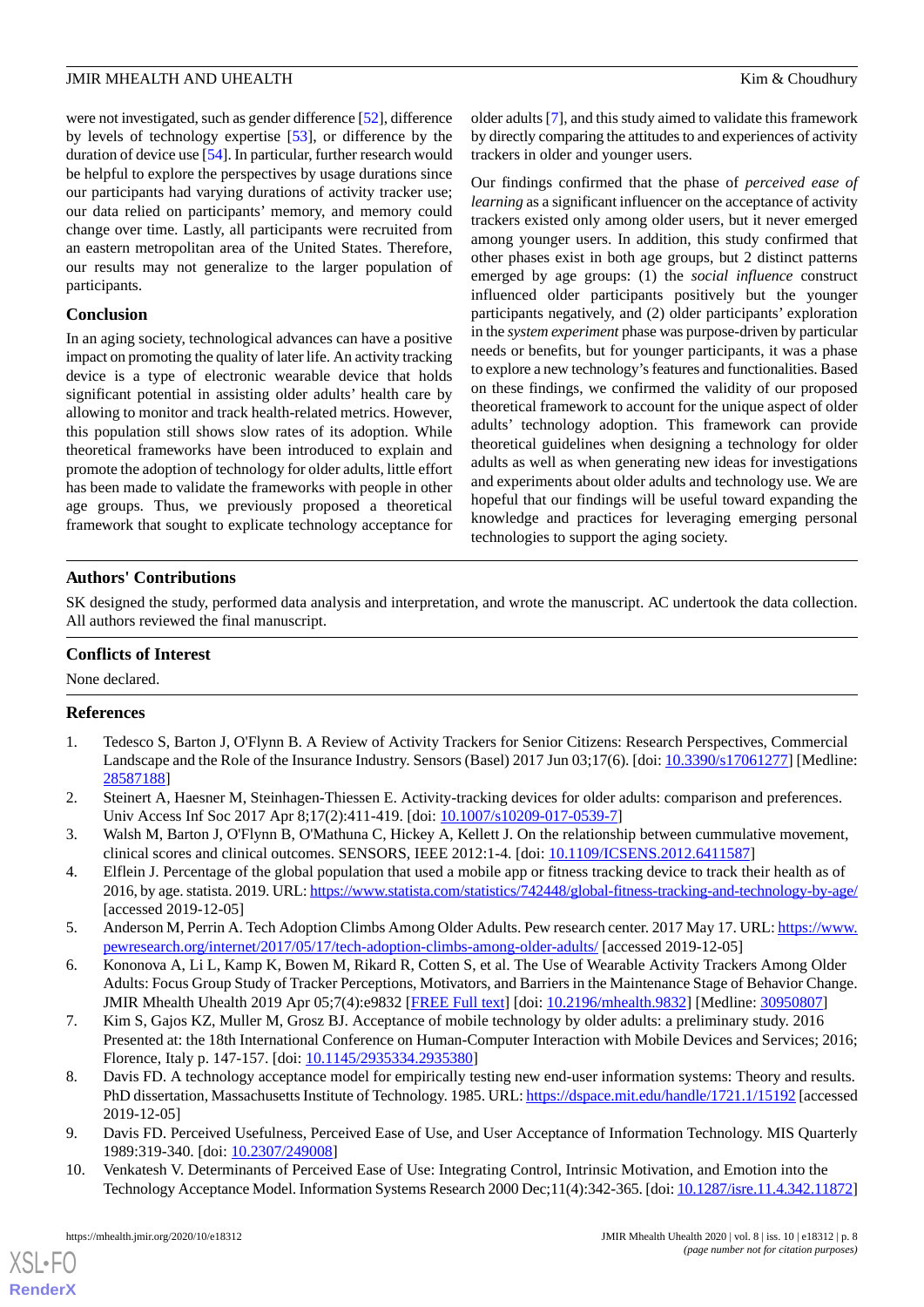- 11. Venkatesh V. Technology acceptance model and the unified theory of acceptance and use of technology. Wiley Encyclopedia of Management 2015:1-9. [doi: [10.1002/9781118785317.weom070047\]](http://dx.doi.org/10.1002/9781118785317.weom070047)
- <span id="page-8-0"></span>12. Venkatesh V, Bala H. Technology Acceptance Model 3 and a Research Agenda on Interventions. Decision Sciences 2008 May;39(2):273-315. [doi: [10.1111/j.1540-5915.2008.00192.x](http://dx.doi.org/10.1111/j.1540-5915.2008.00192.x)]
- <span id="page-8-1"></span>13. Venkatesh V, Morris MG, Davis GB, Davis FD. User Acceptance of Information Technology: Toward a Unified View. MIS Quarterly 2003;27(3):425. [doi: [10.2307/30036540\]](http://dx.doi.org/10.2307/30036540)
- 14. Renaud K, Biljon JV. Predicting technology acceptance and adoption by the elderly: a qualitative study. 2008 Presented at: the annual research conference of the South African Institute of Computer Scientists and Information Technologists on IT research in developing countries: riding the wave of technology; 2008; Wilderness, South Africa p. 210-219. [doi: [10.1145/1456659.1456684](http://dx.doi.org/10.1145/1456659.1456684)]
- <span id="page-8-21"></span><span id="page-8-2"></span>15. Klimova B, Poulova P. Older people and technology acceptance. 2018 Presented at: International Conference on Human Aspects of IT for the Aged Population; 2018; Las Vegas, NV, USA p. 85-94. [doi: [10.1007/978-3-319-92034-4\\_7\]](http://dx.doi.org/10.1007/978-3-319-92034-4_7)
- <span id="page-8-3"></span>16. Macedo IM. Predicting the acceptance and use of information and communication technology by older adults: An empirical examination of the revised UTAUT2. Computers in Human Behavior 2017 Oct;75:935-948. [doi: [10.1016/j.chb.2017.06.013](http://dx.doi.org/10.1016/j.chb.2017.06.013)]
- <span id="page-8-4"></span>17. Wildenbos GA, Peute LWP, Jaspers MWM. A framework for evaluating mHealth tools for Older Patients on Usability. European Federation for Medical Informatics 2015:783-787. [doi: [10.3233/978-1-61499-512-8-783](http://dx.doi.org/10.3233/978-1-61499-512-8-783)]
- <span id="page-8-5"></span>18. Hartz J, Yingling L, Powell-Wiley TM. Use of Mobile Health Technology in the Prevention and Management of Diabetes Mellitus. Curr Cardiol Rep 2016 Dec;18(12):130. [doi: [10.1007/s11886-016-0796-8](http://dx.doi.org/10.1007/s11886-016-0796-8)] [Medline: [27826901\]](http://www.ncbi.nlm.nih.gov/entrez/query.fcgi?cmd=Retrieve&db=PubMed&list_uids=27826901&dopt=Abstract)
- <span id="page-8-6"></span>19. Burke LE, Styn MA, Sereika SM, Conroy MB, Ye L, Glanz K, et al. Using mHealth technology to enhance self-monitoring for weight loss: a randomized trial. Am J Prev Med 2012 Jul;43(1):20-26 [[FREE Full text](http://europepmc.org/abstract/MED/22704741)] [doi: [10.1016/j.amepre.2012.03.016](http://dx.doi.org/10.1016/j.amepre.2012.03.016)] [Medline: [22704741\]](http://www.ncbi.nlm.nih.gov/entrez/query.fcgi?cmd=Retrieve&db=PubMed&list_uids=22704741&dopt=Abstract)
- <span id="page-8-7"></span>20. Matej M. Number of mHealth apps available in the Apple App Store from 1st quarter 2015 to 3rd quarter 2019. statista. 2020 May 13. URL:<https://www.statista.com/statistics/779910/health-apps-available-ios-worldwide/> [accessed 2020-05-30]
- <span id="page-8-8"></span>21. Faucounau V, Riguet M, Orvoen G, Lacombe A, Rialle V, Extra J, et al. Electronic tracking system and wandering in Alzheimer's disease: a case study. Ann Phys Rehabil Med 2009;52(7-8):579-587 [\[FREE Full text\]](https://linkinghub.elsevier.com/retrieve/pii/S1877-0657(09)00176-6) [doi: [10.1016/j.rehab.2009.07.034](http://dx.doi.org/10.1016/j.rehab.2009.07.034)] [Medline: [19744906](http://www.ncbi.nlm.nih.gov/entrez/query.fcgi?cmd=Retrieve&db=PubMed&list_uids=19744906&dopt=Abstract)]
- <span id="page-8-9"></span>22. McCall K, Keen J, Farrer K, Maguire R, McCann L, Johnston B, et al. Perceptions of the use of a remote monitoring system in patients receiving palliative care at home. Int J Palliat Nurs 2008 Sep;14(9):426-431. [doi: [10.12968/ijpn.2008.14.9.31121\]](http://dx.doi.org/10.12968/ijpn.2008.14.9.31121) [Medline: [19060793](http://www.ncbi.nlm.nih.gov/entrez/query.fcgi?cmd=Retrieve&db=PubMed&list_uids=19060793&dopt=Abstract)]
- <span id="page-8-10"></span>23. Tamrat T, Griffin M, Rupcic S, Kachnowski S, Taylor T, Barfield J. Operationalizing a wireless wearable fall detection sensor for older adults. 2012 Presented at: International Conference on Pervasive Computing Technologies for Healthcare (PervasiveHealth) and Workshops; 2012; San Diego, CA p. 297-302. [doi: [10.4108/icst.pervasivehealth.2012.248643](http://dx.doi.org/10.4108/icst.pervasivehealth.2012.248643)]
- <span id="page-8-11"></span>24. Yamada M, Aoyama T, Okamoto K, Nagai K, Tanaka B, Takemura T. Using a Smartphone while walking: a measure of dual-tasking ability as a falls risk assessment tool. Age Ageing 2011 Jul;40(4):516-519. [doi: [10.1093/ageing/afr039\]](http://dx.doi.org/10.1093/ageing/afr039) [Medline: [21593058](http://www.ncbi.nlm.nih.gov/entrez/query.fcgi?cmd=Retrieve&db=PubMed&list_uids=21593058&dopt=Abstract)]
- <span id="page-8-13"></span><span id="page-8-12"></span>25. Bellamy N, Wilson C, Hendrikz J, Whitehouse SL, Patel B, Dennison S, et al. Osteoarthritis Index delivered by mobile phone (m-WOMAC) is valid, reliable, and responsive. J Clin Epidemiol 2011 Feb;64(2):182-190. [doi: [10.1016/j.jclinepi.2010.03.013\]](http://dx.doi.org/10.1016/j.jclinepi.2010.03.013) [Medline: [20609562](http://www.ncbi.nlm.nih.gov/entrez/query.fcgi?cmd=Retrieve&db=PubMed&list_uids=20609562&dopt=Abstract)]
- <span id="page-8-14"></span>26. Carpenter BD, Buday S. Computer use among older adults in a naturally occurring retirement community. Computers in Human Behavior 2007 Nov;23(6):3012-3024. [doi: [10.1016/j.chb.2006.08.015](http://dx.doi.org/10.1016/j.chb.2006.08.015)]
- <span id="page-8-15"></span>27. Kuerbis A, Mulliken A, Muench F, Moore AA, Gardner D. Older adults and mobile technology: Factors that enhance and inhibit utilization in the context of behavioral health. Ment Health Addict Res 2017;2(2). [doi: [10.15761/mhar.1000136](http://dx.doi.org/10.15761/mhar.1000136)]
- <span id="page-8-17"></span><span id="page-8-16"></span>28. Puri A, Kim B, Nguyen O, Stolee P, Tung J, Lee J. User Acceptance of Wrist-Worn Activity Trackers Among Community-Dwelling Older Adults: Mixed Method Study. JMIR Mhealth Uhealth 2017 Nov 15;5(11):e173 [\[FREE Full](https://mhealth.jmir.org/2017/11/e173/) [text](https://mhealth.jmir.org/2017/11/e173/)] [doi: [10.2196/mhealth.8211\]](http://dx.doi.org/10.2196/mhealth.8211) [Medline: [29141837](http://www.ncbi.nlm.nih.gov/entrez/query.fcgi?cmd=Retrieve&db=PubMed&list_uids=29141837&dopt=Abstract)]
- <span id="page-8-18"></span>29. Preusse KC, Mitzner TL, Fausset CB, Rogers WA. Older Adults' Acceptance of Activity Trackers. J Appl Gerontol 2017 Feb;36(2):127-155 [[FREE Full text](http://europepmc.org/abstract/MED/26753803)] [doi: [10.1177/0733464815624151\]](http://dx.doi.org/10.1177/0733464815624151) [Medline: [26753803\]](http://www.ncbi.nlm.nih.gov/entrez/query.fcgi?cmd=Retrieve&db=PubMed&list_uids=26753803&dopt=Abstract)
- 30. Friemel TN. The digital divide has grown old: Determinants of a digital divide among seniors. New Media and Society 2014 Jun 12;18(2):313-331. [doi: [10.1177/1461444814538648\]](http://dx.doi.org/10.1177/1461444814538648)
- <span id="page-8-20"></span><span id="page-8-19"></span>31. Lee C, Coughlin JF. PERSPECTIVE: Older Adults' Adoption of Technology: An Integrated Approach to Identifying Determinants and Barriers. J Prod Innov Manag 2014 Jun 03;32(5):747-759. [doi: [10.1111/jpim.12176\]](http://dx.doi.org/10.1111/jpim.12176)
- 32. Broady T, Chan A, Caputi P. Comparison of older and younger adults' attitudes towards and abilities with computers: Implications for training and learning. British Journal of Educational Technology 2010;41(3):473-485. [doi: [10.1111/j.1467-8535.2008.00914.x\]](http://dx.doi.org/10.1111/j.1467-8535.2008.00914.x)
- 33. Deng Z, Mo X, Liu S. Comparison of the middle-aged and older users' adoption of mobile health services in China. Int J Med Inform 2014 Mar;83(3):210-224. [doi: [10.1016/j.ijmedinf.2013.12.002\]](http://dx.doi.org/10.1016/j.ijmedinf.2013.12.002) [Medline: [24388129](http://www.ncbi.nlm.nih.gov/entrez/query.fcgi?cmd=Retrieve&db=PubMed&list_uids=24388129&dopt=Abstract)]
- 34. Scherer R, Siddiq F, Tondeur J. The technology acceptance model (TAM): A meta-analytic structural equation modeling approach to explaining teachers' adoption of digital technology in education. Computers & Education 2019 Jan;128:13-35. [doi: <u>[10.1016/j.compedu.2018.09.009\]](http://dx.doi.org/10.1016/j.compedu.2018.09.009)</u>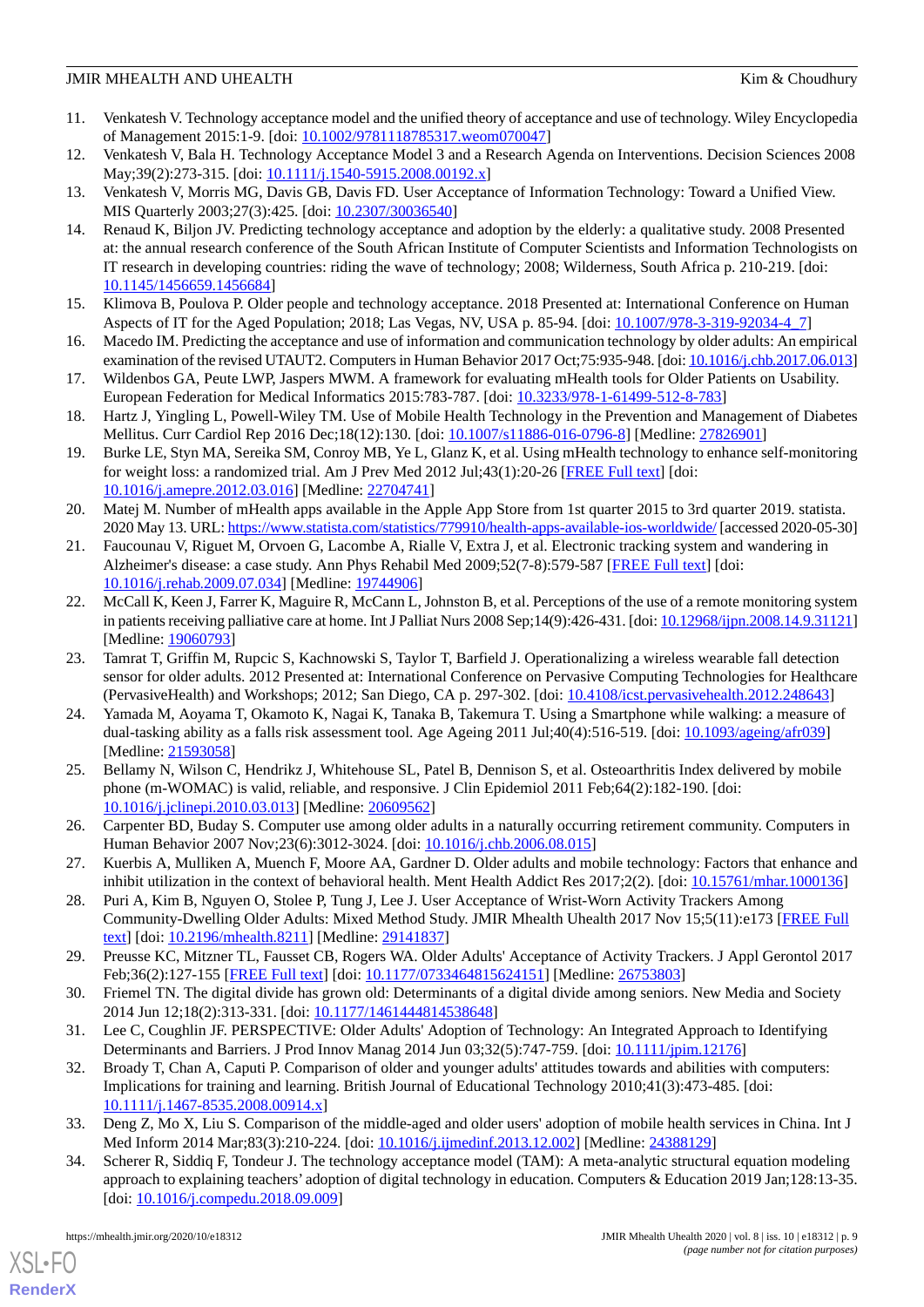- <span id="page-9-0"></span>35. Dutot V, Bhatiasevi V, Bellallahom N. Applying the technology acceptance model in a three-countries study of smartwatch adoption. The Journal of High Technology Management Research 2019 May;30(1):1-14. [doi: [10.1016/j.hitech.2019.02.001](http://dx.doi.org/10.1016/j.hitech.2019.02.001)]
- <span id="page-9-2"></span><span id="page-9-1"></span>36. Pan S, Jordan-Marsh M. Internet use intention and adoption among Chinese older adults: From the expanded technology acceptance model perspective. Computers in Human Behavior 2010 Sep;26(5):1111-1119. [doi: [10.1016/j.chb.2010.03.015\]](http://dx.doi.org/10.1016/j.chb.2010.03.015)
- 37. Chung JE, Park N, Wang H, Fulk J, McLaughlin M. Age differences in perceptions of online community participation among non-users: An extension of the Technology Acceptance Model. Computers in Human Behavior 2010 Nov;26(6):1674-1684. [doi: [10.1016/j.chb.2010.06.016\]](http://dx.doi.org/10.1016/j.chb.2010.06.016)
- <span id="page-9-4"></span><span id="page-9-3"></span>38. Heart T, Kalderon E. Older adults: are they ready to adopt health-related ICT? Int J Med Inform 2013 Nov;82(11):e209-e231. [doi: [10.1016/j.ijmedinf.2011.03.002\]](http://dx.doi.org/10.1016/j.ijmedinf.2011.03.002) [Medline: [21481631\]](http://www.ncbi.nlm.nih.gov/entrez/query.fcgi?cmd=Retrieve&db=PubMed&list_uids=21481631&dopt=Abstract)
- <span id="page-9-5"></span>39. Yusif S, Soar J, Hafeez-Baig A. Older people, assistive technologies, and the barriers to adoption: A systematic review. Int J Med Inform 2016 Oct;94:112-116. [doi: [10.1016/j.ijmedinf.2016.07.004\]](http://dx.doi.org/10.1016/j.ijmedinf.2016.07.004) [Medline: [27573318\]](http://www.ncbi.nlm.nih.gov/entrez/query.fcgi?cmd=Retrieve&db=PubMed&list_uids=27573318&dopt=Abstract)
- <span id="page-9-6"></span>40. Barnard Y, Bradley MD, Hodgson F, Lloyd AD. Learning to use new technologies by older adults: Perceived difficulties, experimentation behaviour and usability. Computers in Human Behavior 2013 Jul;29(4):1715-1724. [doi: [10.1016/j.chb.2013.02.006\]](http://dx.doi.org/10.1016/j.chb.2013.02.006)
- <span id="page-9-7"></span>41. Braun V, Clarke V. Using thematic analysis in psychology. Qualitative Research in Psychology 2006 Jan;3(2):77-101. [doi: [10.1191/1478088706qp063oa\]](http://dx.doi.org/10.1191/1478088706qp063oa)
- <span id="page-9-8"></span>42. Strauss A, Corbin J. Grounded theory methodology. In: Denzin NK, Lincoln YS, editors. Handbook of qualitative research. NY, USA: Sage Publications Inc; 1994:273-285.
- <span id="page-9-9"></span>43. Bonnie RJ. Investing in the health and well-being of young adults. In: Stroud C, Breiner H, editors. The National Academies of Science, Engineering, and Medicine. Washington DC: The National Academies Press; 2014.
- <span id="page-9-10"></span>44. Kang HG, Mahoney DF, Hoenig H, Hirth VA, Bonato P, Hajjar I, Center for Integration of Medicine and Innovative Technology Working Group on Advanced Approaches to Physiologic Monitoring for the Aged. In situ monitoring of health in older adults: technologies and issues. J Am Geriatr Soc 2010 Aug;58(8):1579-1586. [doi: [10.1111/j.1532-5415.2010.02959.x\]](http://dx.doi.org/10.1111/j.1532-5415.2010.02959.x) [Medline: [20646105\]](http://www.ncbi.nlm.nih.gov/entrez/query.fcgi?cmd=Retrieve&db=PubMed&list_uids=20646105&dopt=Abstract)
- <span id="page-9-11"></span>45. Knight BG, Winterbotham S. Rural and urban older adults' perceptions of mental health services accessibility. Aging Ment Health 2020 Jun;24(6):978-984. [doi: [10.1080/13607863.2019.1576159](http://dx.doi.org/10.1080/13607863.2019.1576159)] [Medline: [30761911](http://www.ncbi.nlm.nih.gov/entrez/query.fcgi?cmd=Retrieve&db=PubMed&list_uids=30761911&dopt=Abstract)]
- <span id="page-9-13"></span><span id="page-9-12"></span>46. Coleman GW, Gibson L, Hanson VL, Bobrowicz A, McKay A. Engaging the disengaged: How do we design technology for digitally excluded older adults? 2010 Presented at: the 8th ACM Conference on Designing Interactive Systems; 2010; Aarhus, Denmark p. 175-178. [doi: [10.1145/1858171.1858202\]](http://dx.doi.org/10.1145/1858171.1858202)
- <span id="page-9-14"></span>47. Hanson VL. Technology skill and age: what will be the same 20 years from now? Univ Access Inf Soc 2011 Apr 20;10(4):443-452. [doi: [10.1007/s10209-011-0224-1\]](http://dx.doi.org/10.1007/s10209-011-0224-1)
- <span id="page-9-15"></span>48. Chen K, Chan AHS. Gerontechnology acceptance by elderly Hong Kong Chinese: a senior technology acceptance model (STAM). Ergonomics 2014;57(5):635-652. [doi: [10.1080/00140139.2014.895855\]](http://dx.doi.org/10.1080/00140139.2014.895855) [Medline: [24655221\]](http://www.ncbi.nlm.nih.gov/entrez/query.fcgi?cmd=Retrieve&db=PubMed&list_uids=24655221&dopt=Abstract)
- <span id="page-9-16"></span>49. Delello JA, McWhorter RR. Reducing the Digital Divide: Connecting Older Adults to iPad Technology. J Appl Gerontol 2017 Jan;36(1):3-28. [doi: [10.1177/0733464815589985\]](http://dx.doi.org/10.1177/0733464815589985) [Medline: [26084479](http://www.ncbi.nlm.nih.gov/entrez/query.fcgi?cmd=Retrieve&db=PubMed&list_uids=26084479&dopt=Abstract)]
- <span id="page-9-17"></span>50. Pak R, Price MM, Thatcher J. Age-sensitive design of online health information: comparative usability study. J Med Internet Res 2009 Nov 16;11(4):e45 [[FREE Full text](https://www.jmir.org/2009/4/e45/)] [doi: [10.2196/jmir.1220](http://dx.doi.org/10.2196/jmir.1220)] [Medline: [19917549\]](http://www.ncbi.nlm.nih.gov/entrez/query.fcgi?cmd=Retrieve&db=PubMed&list_uids=19917549&dopt=Abstract)
- <span id="page-9-18"></span>51. Lian J, Yen DC. Online shopping drivers and barriers for older adults: Age and gender differences. Computers in Human Behavior 2014 Aug;37:133-143. [doi: [10.1016/j.chb.2014.04.028\]](http://dx.doi.org/10.1016/j.chb.2014.04.028)
- <span id="page-9-19"></span>52. Whitley BE. Gender differences in computer-related attitudes and behavior: A meta-analysis. Computers in Human Behavior 1997 Jan;13(1):1-22. [doi: [10.1016/s0747-5632\(96\)00026-x\]](http://dx.doi.org/10.1016/s0747-5632(96)00026-x)
- 53. Ziefle M, Schaar AK. Technical expertise and its influence on the acceptance of future medical technologies: what is influencing what to which extent? : Springer; 2010 Presented at: Symposium of the Austrian HCI and Usability Engineering Group; 2010; Berlin, Heidelberg p. 513-529. [doi: [10.1007/978-3-642-16607-5\\_40\]](http://dx.doi.org/10.1007/978-3-642-16607-5_40)
- 54. Zhou J, Rau PP, Salvendy G. Older adults' use of smart phones: an investigation of the factors influencing the acceptance of new functions. Behavior and Information Technology 2013 Apr 09;33(6):552-560. [doi: [10.1080/0144929x.2013.780637\]](http://dx.doi.org/10.1080/0144929x.2013.780637)

*Edited by G Eysenbach; submitted 18.02.20; peer-reviewed by S Jones, M Jordan-Marsh; comments to author 10.03.20; revised version received 27.03.20; accepted 14.05.20; published 22.10.20*

*Please cite as: Kim S, Choudhury A Comparison of Older and Younger Adults'Attitudes Toward the Adoption and Use of Activity Trackers JMIR Mhealth Uhealth 2020;8(10):e18312 URL: <https://mhealth.jmir.org/2020/10/e18312> doi: [10.2196/18312](http://dx.doi.org/10.2196/18312) PMID: [33090116](http://www.ncbi.nlm.nih.gov/entrez/query.fcgi?cmd=Retrieve&db=PubMed&list_uids=33090116&dopt=Abstract)*